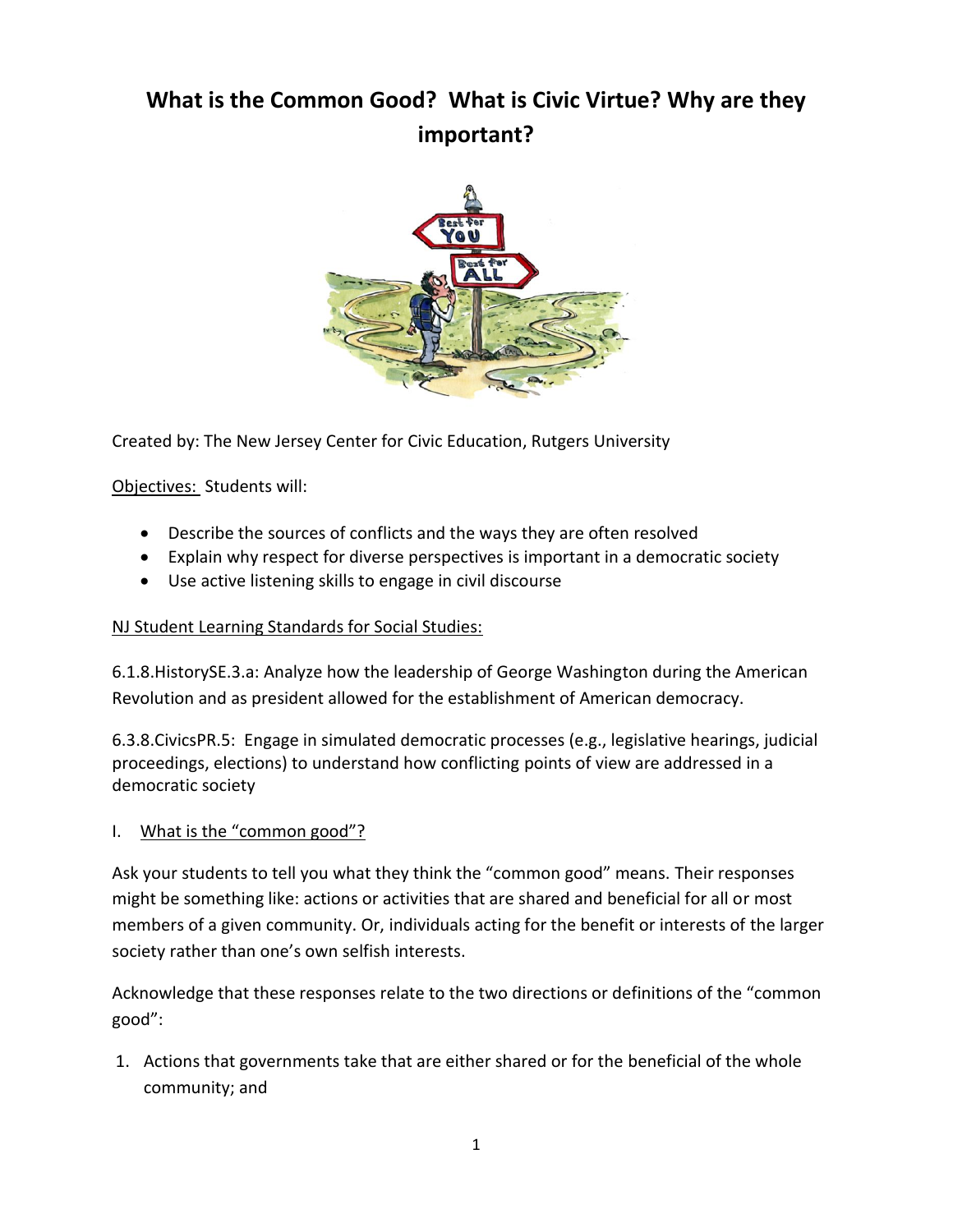2. Actions that individuals take that are for the benefit of the community rather than simply their own self-interests.

### II. Philosophical Background

The idea of the common good is based on philosophical concepts from the ancient Greek and Roman Republics as well as religious principles. Greek philosopher Aristotle explained that for individuals to lead a good life, they need to exercise virtue. The goal of a well-ordered state or government is to help individuals lead a good life. The common good refers to that which is attainable only by the community, yet individually shared by its members.

Thirteenth century Catholic philosopher Thomas Aquinas brought a religious approach to the concept of the common good. With "salvation" as the guiding principle, he wrote that the common good is a political and social organization that allows humans to seek God; that is, the sum of those conditions of social life which allow social groups and their individual members to achieve their own (spiritual?) fulfillment. This idea still exists in American democracy, although because the Constitution prohibits the establishment of religious beliefs, it takes a more secular form in the "pursuit of happiness" or establishing the conditions that allow all groups and individuals to seek what they consider to be a good or fulfilling life, without interfering with the rights of others.

A utilitarian philosophy of the common good as expounded by British philosophers Jeremy Bentham (1748-1832) and John Stuart Mill (1806-1876) focused more on the social justice aspect of the common good: everybody's happiness counts equally. The utilitarian principle weighs the net balance of goodness and harm produced by a certain action on the larger society, including all groups of individuals. Utilitarians believed that they could calculate "the greatest good for the greatest number of people".

## III. Where do we find reference to "the common good" in our founding document—the U.S. Constitution?

"The common good" is the same as the "general welfare". It is mentioned in the Preamble to the U.S. Constitution as one of the goals or purposes for setting up the government of the United States: "in Order to form a more perfect Union, establish Justice, insure domestic Tranquility, provide for the common defense, promote the general Welfare, and secure the Blessings of Liberty…"

It is also mentioned in Article I of the U.S. Constitution, which lays out the powers of the national government: "to lay and collect Taxes, Duties, Imposts and Excises, to pay the Debts and provide for the common Defense and "General welfare."

The Constitution makes clear that the purpose of government is to make decisions for the common good—to keep peace, provide economic stability and public safety – while also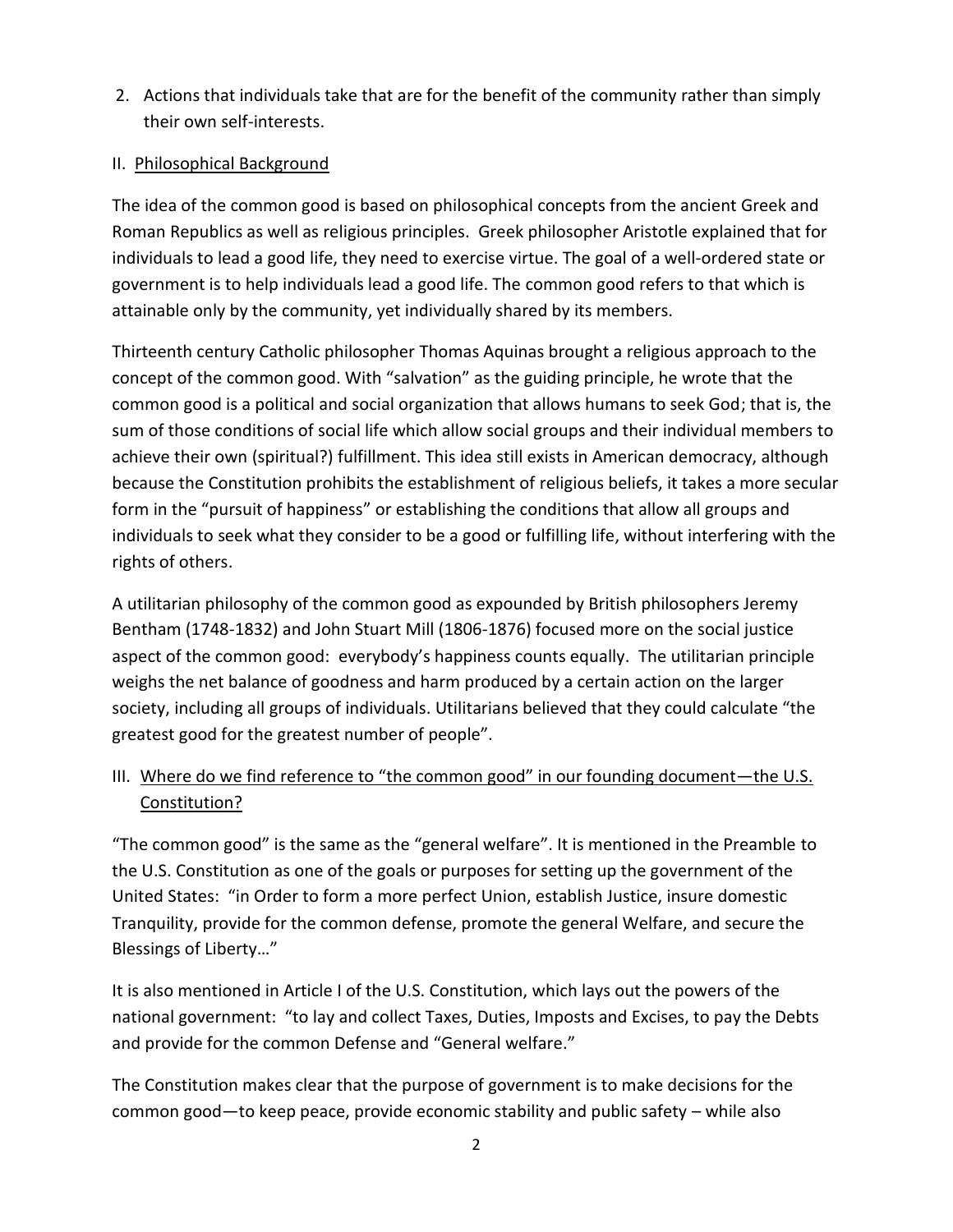ensuring fairness and protecting individual rights. The tension between guarding individual rights and interests and maintaining a strong sense of shared purpose and common destiny is inherent in our Constitution, has been debated over the past 230 years and continues to be debated today.

### IV. How do we decide how the government should act for the common good?

- A. In a representative democracy, like the United States, basically, we vote. We elect representatives who are supposed to enact and carry out laws that improve society for the benefit of all.
- B. Although the United States economic system of capitalism protects an individual's use of private property, sometimes an individual's (or corporation's) use of his or her private property may be contrary to the environmental needs (air, water, transportation, safety) that affect all members of a community and requires a decision for the "common good". That's why we have regulations to help us try to keep our air or water clean.
- C. From the perspective of the government, the common good or general welfare does not mean that a law or policy is good for every person—that would be almost impossible but rather that it is good for society—like building a road, or requiring taxes to pay for infrastructure improvements.

### V. How do individuals act for the common good and why is it important?

A. What is civic virtue?

Civic virtue describes the character of a good participant in a system of government —the personal qualities associated with the effective functioning of the civil and political order or the preservation of its values and principles. These personal qualities include justice, wisdom, courage, and moderation or self-discipline.

Background: The Founders designed the American republic with those qualities in mind and believed they were essential to upholding it. These civic virtues undergirded the Founders' conception of the constitutional structure. The Founders recognized the fragility of a system that depended on such values, and the need for all citizens, not just elected representatives to exercise civic virtue.

- B. What are some examples of civic virtue?
	- 1. Cincinnatus, a skilled military leader and hard-working farmer, was asked by the government of Rome to help them as the leader during a crisis. He left his farm to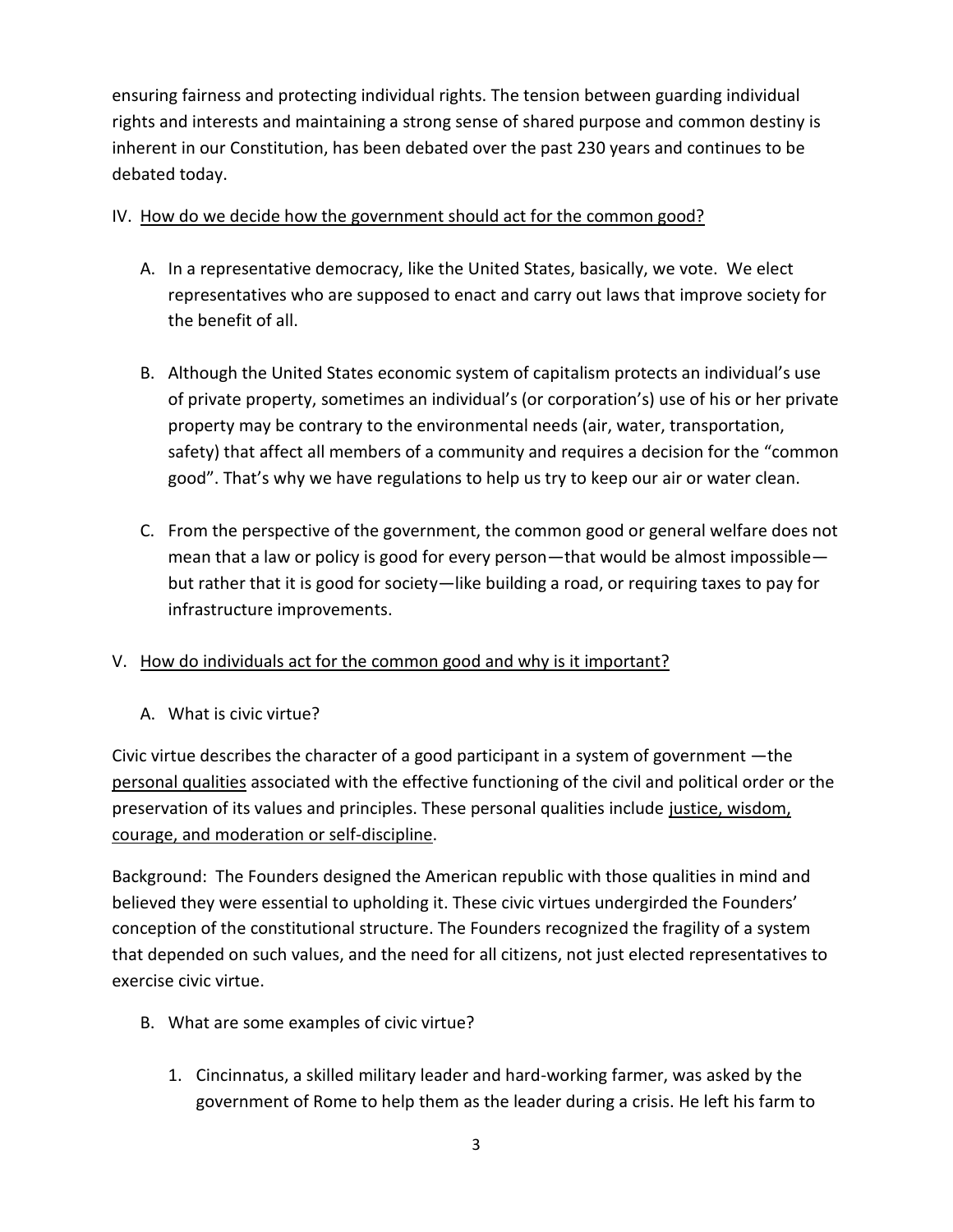lead his country into battle, which was won. Cincinnatus could have remained as leader but returned to his farm, demonstrating civic virtue.

- 2. George Washington has been known to possess civic virtue. He, often times he showed up to help with the army, he ran the Continental Army, even though it wasn't something he had to do. He was asked to do it and he decided to do it for the good of the people. Later on they called him up to be the president. After serving two terms, he left the position of president, even though he was popular enough to have continued in that position. This was an important point in the growth of democracy in the United States.
- 3. In many countries, leaders have not had the justice, wisdom and temperance to walk away from continuing to serve as leader of their country.
- 4. Why does civic virtue matter? Public figures must model the values of civic virtue for the public. Otherwise, the public sees that it is okay for them to let loose bad characteristics, such as greed, fear, indulgence and thoughtlessness or foolishness. Without civic virtue and a concern for the common good, a society cannot function in a fair, prudent and wise manner.
- C. From the perspective of the individual, the common good asks us to recognize that each individual has a responsibility towards the betterment of the larger society. The common good requires placing the needs of the community above those of the individual: the need for each citizen to balance his or her self-interest with the common good. Democracy depends on ALL people—not just elected leaders—recognizing and supporting the common good.
- D. What are examples of individuals and groups supporting the common good?

Read and discuss children's literature about the common good:

- *1. Letting Swift River Run* (Janet Yolen, 1992)--is a story about a place, about change, and most importantly about community decision making for "the common good". Residents of a town make a decision for the common good to let Swift River be dammed and turned into a reservoir to supply drinking water for the larger community.
- *2. A River Ran Wild* (Lynne Cherry, 1992)--a true story about the pollution and ultimate cleaning of the Nashua River in MA when citizens took action.